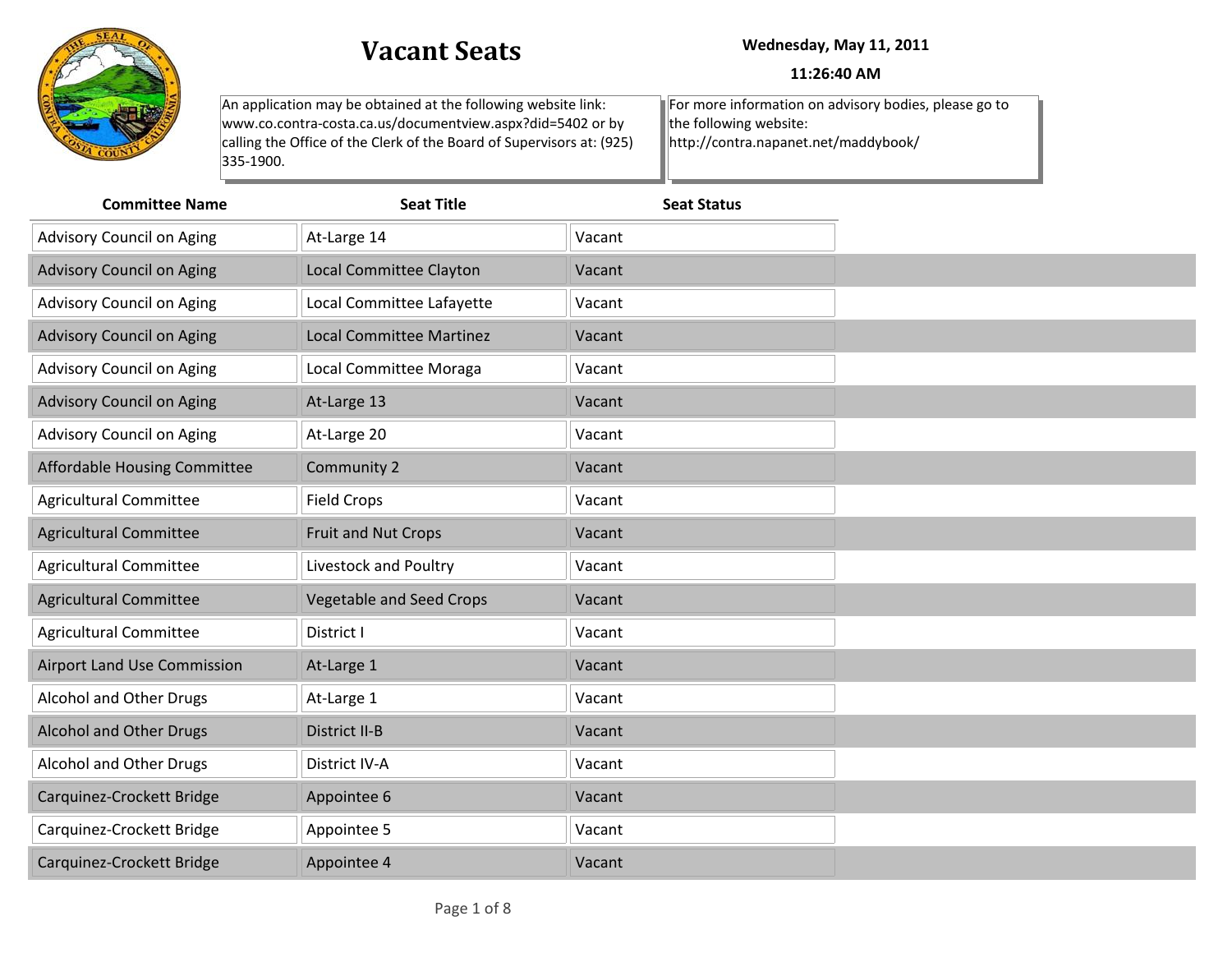| <b>Committee Name</b>            | <b>Seat Title</b>                                | <b>Seat Status</b> |
|----------------------------------|--------------------------------------------------|--------------------|
| Carquinez-Crockett Bridge        | Appointee 3                                      | Vacant             |
| Carquinez-Crockett Bridge        | Alternate                                        | Vacant             |
| <b>CCC Fire Protection</b>       | <b>District I Alternate</b>                      | Vacant             |
| <b>CCC Historical Landmarks</b>  | Contra Costa County Historical<br>Society Seat 1 | Vacant             |
| <b>CCC Womens Commission</b>     | At-Large 20                                      | Vacant             |
| <b>CCC Womens Commission</b>     | At-Large 18                                      | Vacant             |
| <b>CCC Womens Commission</b>     | At-Large 17                                      | Vacant             |
| <b>CCC Womens Commission</b>     | At-Large 16                                      | Vacant             |
| <b>CCC Womens Commission</b>     | At-Large 15                                      | Vacant             |
| <b>CCC Womens Commission</b>     | At-Large 14                                      | Vacant             |
| <b>CCC Womens Commission</b>     | At-Large 13                                      | Vacant             |
| <b>CCC Womens Commission</b>     | At-Large 12                                      | Vacant             |
| <b>CCC Womens Commission</b>     | At-Large 7                                       | Vacant             |
| <b>CCC Womens Commission</b>     | At-Large Alternate                               | Vacant             |
| <b>CCC Womens Commission</b>     | District II                                      | Vacant             |
| <b>County Library Commission</b> | District IV Alternate                            | Vacant             |
| <b>County Library Commission</b> | <b>District III Alternate</b>                    | Vacant             |
| Countywide Bicycle Committee     | District 5                                       | Vacant             |
| Countywide Bicycle Committee     | District 4                                       | Vacant             |
| Countywide Bicycle Committee     | District 3                                       | Vacant             |
| Countywide Bicycle Committee     | District 1                                       | Vacant             |
| Countywide Bicycle Committee     | East Bay Regional Parks District                 | Vacant             |
| Countywide Bicycle Committee     | <b>Bicycle Industry</b>                          | Vacant             |
| Countywide Bicycle Committee     | <b>Bicycle Organizations</b>                     | Vacant             |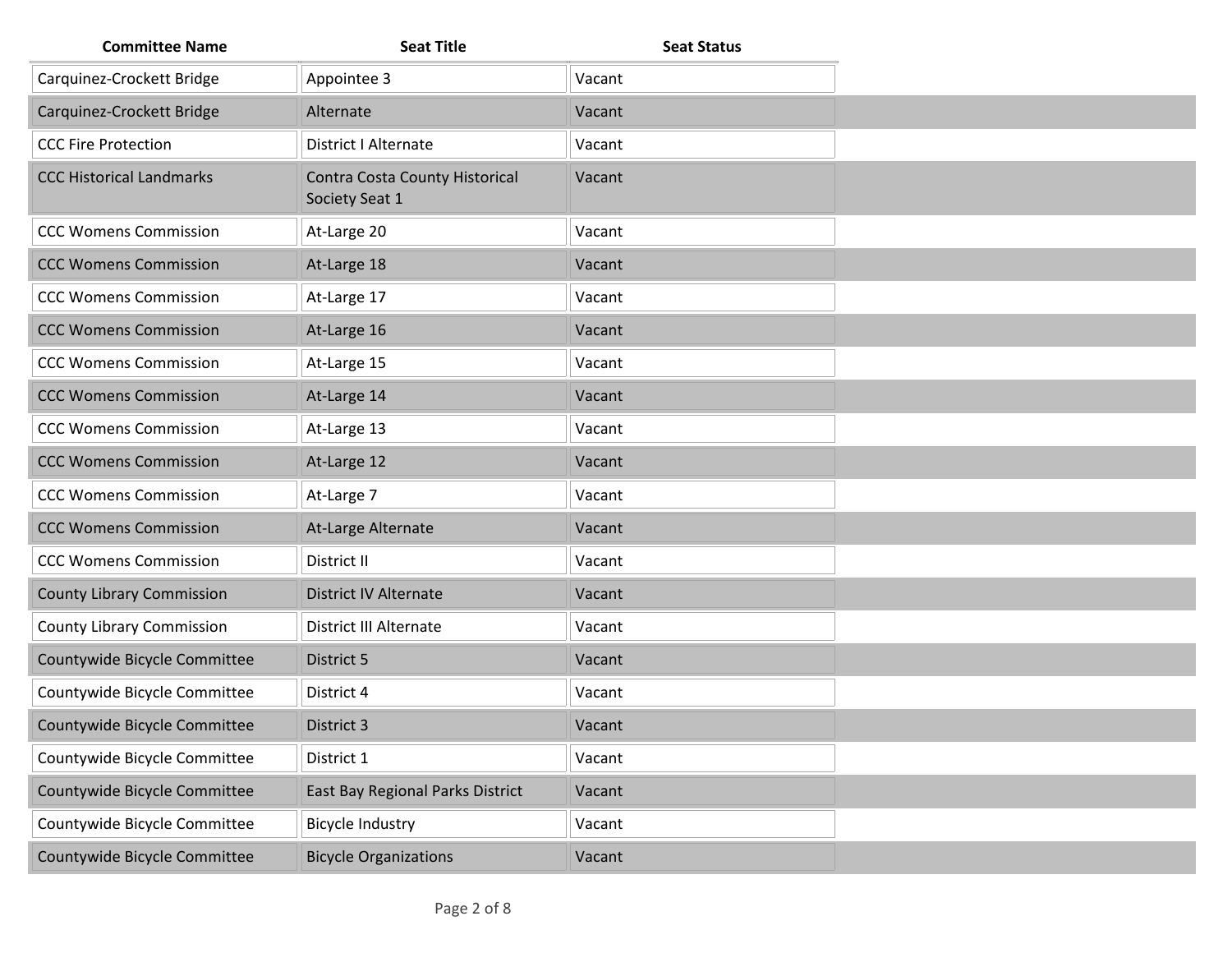| <b>Committee Name</b>               | <b>Seat Title</b>                                | <b>Seat Status</b> |
|-------------------------------------|--------------------------------------------------|--------------------|
| <b>Crockett Carquinez Fire</b>      | Appointee 2                                      | Vacant             |
| <b>Crockett Carquinez Fire</b>      | Appointee 3                                      | Vacant             |
| <b>Crockett Carquinez Fire</b>      | Appointee 1                                      | Vacant             |
| <b>Crockett Carquinez Fire</b>      | Alternate 1                                      | Vacant             |
| East Bay Regional Parks             | Appointee 1                                      | Vacant             |
| <b>Economic Opportunity Council</b> | <b>District V Public Sector</b>                  | Vacant             |
| <b>Economic Opportunity Council</b> | Low-Income Sector Alternate                      | Vacant             |
| <b>Economic Opportunity Council</b> | Private/Non-Profit Sector Alternate              | Vacant             |
| <b>Economic Opportunity Council</b> | District IV Public Sector                        | Vacant             |
| <b>Economic Opportunity Council</b> | <b>District II Public Sector</b>                 | Vacant             |
| <b>Economic Opportunity Council</b> | Private/Non-Profit Sector 1                      | Vacant             |
| <b>Emergency Medical Care</b>       | D 1 EMCC Officer                                 | Vacant             |
| <b>Emergency Medical Care</b>       | C 7-Public Provider Field Paramedic<br>Alternate | Vacant             |
| <b>Emergency Medical Care</b>       | C 5-EMS Training Institution<br>Alternate        | Vacant             |
| <b>Emergency Medical Care</b>       | C 3-Base Hospital (Contra Costa<br>Contract)     | Vacant             |
| <b>Emergency Medical Care</b>       | B14-Comm. Awareness and Emer.<br>Response - CAER | Vacant             |
| <b>Emergency Medical Care</b>       | <b>District IV Alternate</b>                     | Vacant             |
| <b>Emergency Medical Care</b>       | D 2 EMCC Officer                                 | Vacant             |
| <b>Emergency Medical Care</b>       | District V Alternate                             | Vacant             |
| Family & Childrens Trust            | At-Large 2                                       | Vacant             |
| Family & Childrens Trust            | At-Large 1                                       | Vacant             |
| Fish and Wildlife                   | At-Large 1                                       | Vacant             |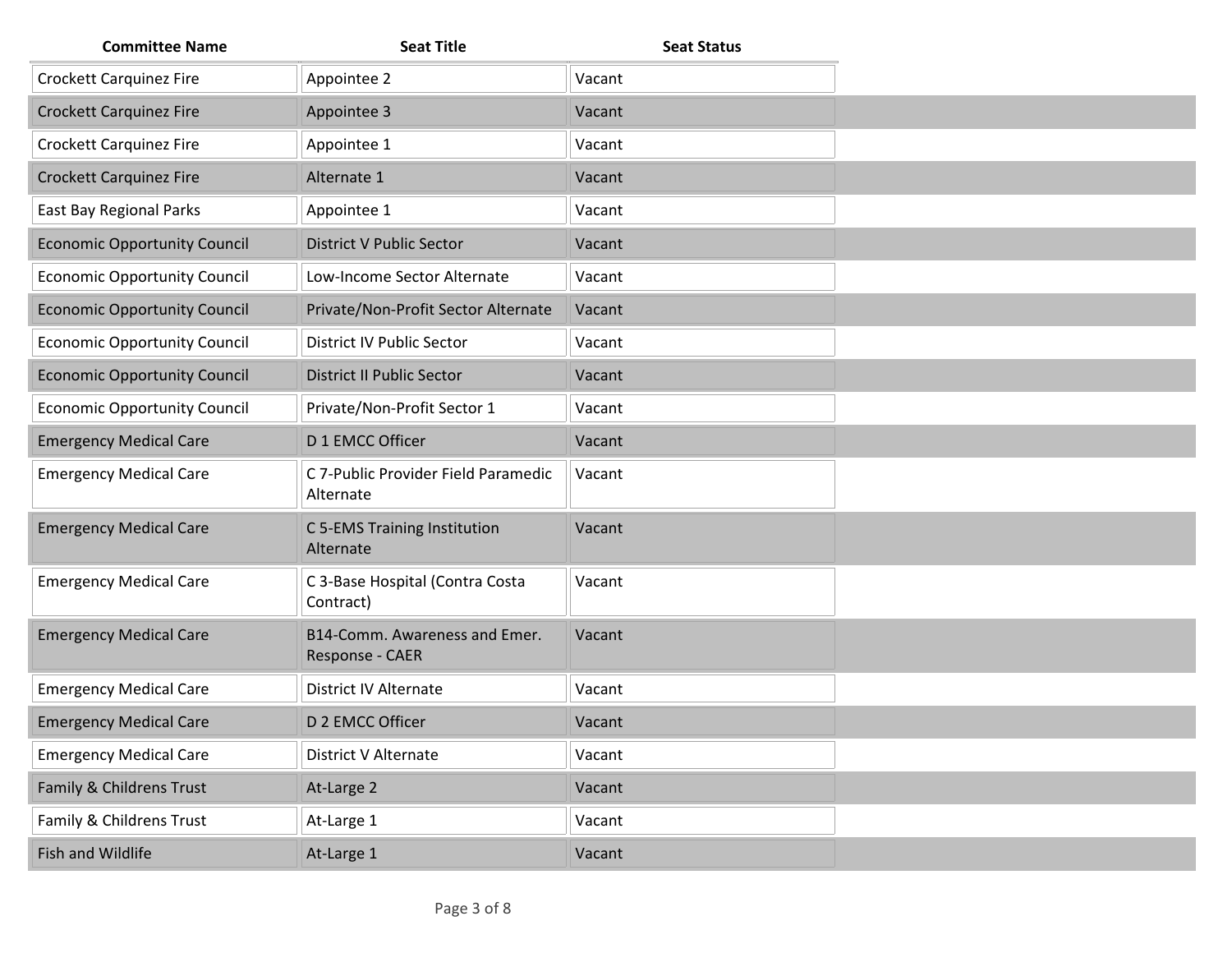| <b>Committee Name</b>      | <b>Seat Title</b>                                                   | <b>Seat Status</b> |
|----------------------------|---------------------------------------------------------------------|--------------------|
| Fish and Wildlife          | At-Large 2                                                          | Vacant             |
| Fish and Wildlife          | District III                                                        | Vacant             |
| Fish and Wildlife          | District V                                                          | Vacant             |
| Fish and Wildlife          | At-Large 1                                                          | Vacant             |
| Fish and Wildlife          | At-Large 2                                                          | Vacant             |
| Fish and Wildlife          | District III                                                        | Vacant             |
| Fish and Wildlife          | District V                                                          | Vacant             |
| <b>Hazardous Materials</b> | League of Women Voters                                              | Vacant             |
| <b>Hazardous Materials</b> | Business Seat 2 - Industrial<br>Association                         | Vacant             |
| <b>Hazardous Materials</b> | <b>Business Seat 2 Alternate -</b><br><b>Industrial Association</b> | Vacant             |
| <b>Hazardous Materials</b> | Business Seat 3 Alt. - Co. Co.<br>Taxpayers Assoc.                  | Vacant             |
| <b>Hazardous Materials</b> | League of Women Voters Alternate                                    | Vacant             |
| <b>Hazardous Materials</b> | Labor Seat 2 - Local 8-5, PACE                                      | Vacant             |
| <b>Hazardous Materials</b> | <b>Environmental Organizations Seat 3</b><br>Alternate              | Vacant             |
| <b>Hazardous Materials</b> | <b>Environmental Organizations Seat 3</b>                           | Vacant             |
| <b>Hazardous Materials</b> | <b>Environmental Organizations Seat 2</b><br>Alternate              | Vacant             |
| <b>Hazardous Materials</b> | <b>Environmental Organizations Seat 2</b>                           | Vacant             |
| <b>Hazardous Materials</b> | <b>Environmental Organizations Seat 1</b><br>Alternate              | Vacant             |
| <b>Hazardous Materials</b> | <b>Environmental Organizations Seat 1</b>                           | Vacant             |
| <b>Hazardous Materials</b> | Business Seat 3 - Contra Costa<br>Taxpayers Assoc.                  | Vacant             |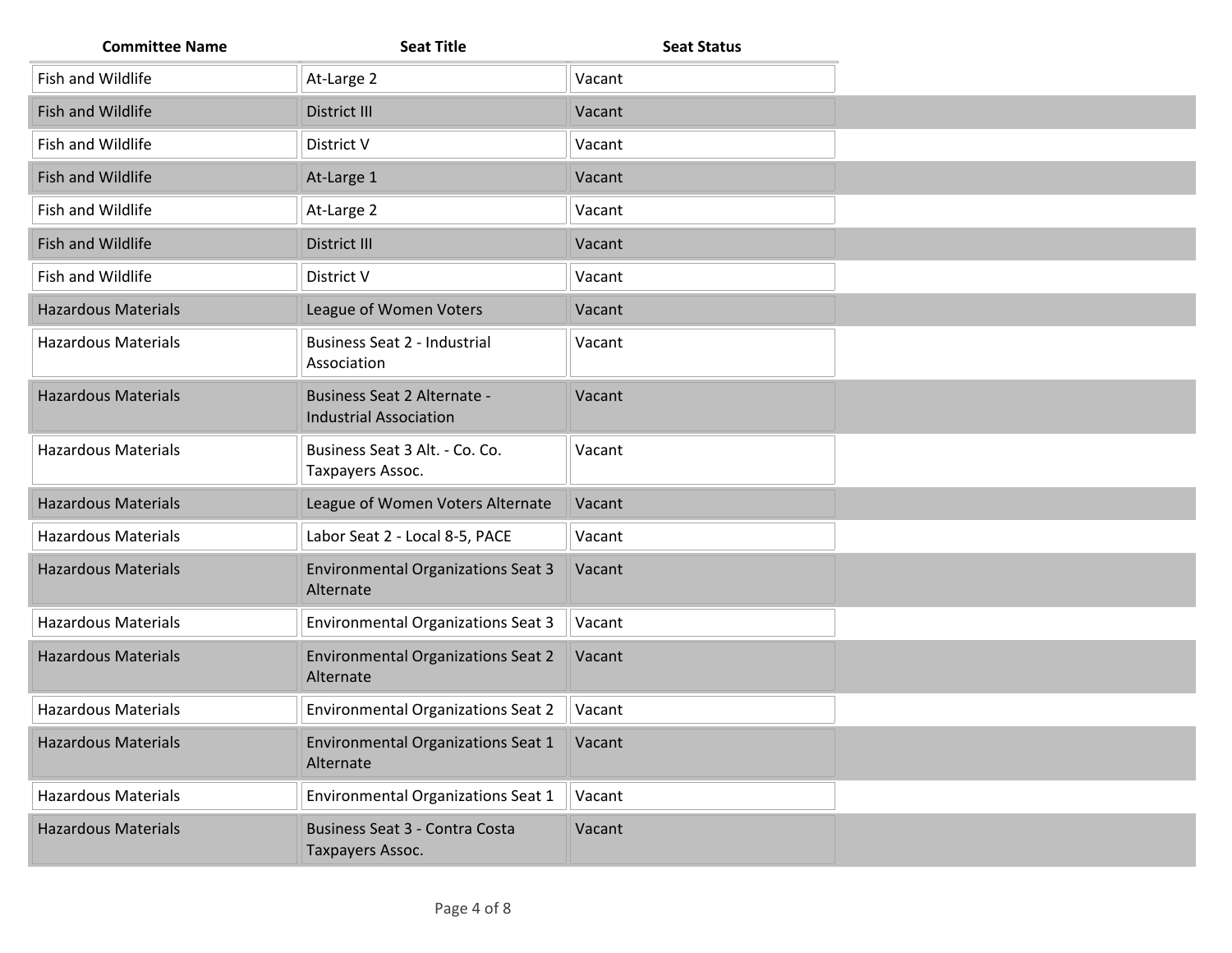| <b>Committee Name</b>        | <b>Seat Title</b>                            | <b>Seat Status</b> |
|------------------------------|----------------------------------------------|--------------------|
| <b>Homelessness Advisory</b> | Consumer 3                                   | Vacant             |
| <b>Homelessness Advisory</b> | Consumer 2                                   | Vacant             |
| <b>Homelessness Advisory</b> | <b>Faith Community Representative</b>        | Vacant             |
| <b>Homelessness Advisory</b> | Non-Profit Representative                    | Vacant             |
| <b>Homelessness Advisory</b> | West County Representative                   | Vacant             |
| <b>Homelessness Advisory</b> | <b>County Government 2</b>                   | Vacant             |
| <b>Homelessness Advisory</b> | Consumer 1                                   | Vacant             |
| In-Home Supportive Services  | Consumer Under 60 - Seat 2                   | Vacant             |
| Kensington MAC               | 2nd Alternate                                | Vacant             |
| <b>Local Child Care</b>      | Community 1 - West County                    | Vacant             |
| Local Child Care             | Public Agency 6 - Central/South<br>County    | Vacant             |
| Local Child Care             | Public Agency 5 - East County                | Vacant             |
| Local Child Care             | Public Agency 1 - West County                | Vacant             |
| Local Child Care             | Discretionary Appointee 3 -<br>Central/South | Vacant             |
| Local Child Care             | Discretionary Appointee 2 -<br>Central/South | Vacant             |
| <b>Local Child Care</b>      | Discretionary Appointee 1 -<br>Central/South | Vacant             |
| Local Child Care             | Consumer 6 - East County                     | Vacant             |
| Local Child Care             | <b>Consumer 5 - East County</b>              | Vacant             |
| Local Child Care             | Consumer 2 - Central/South County            | Vacant             |
| Local Child Care             | Consumer 3 - Central/South County            | Vacant             |
| M-16 Advisory Committee      | Appointee 5                                  | Vacant             |
| M-16 Advisory Committee      | Alternate 2                                  | Vacant             |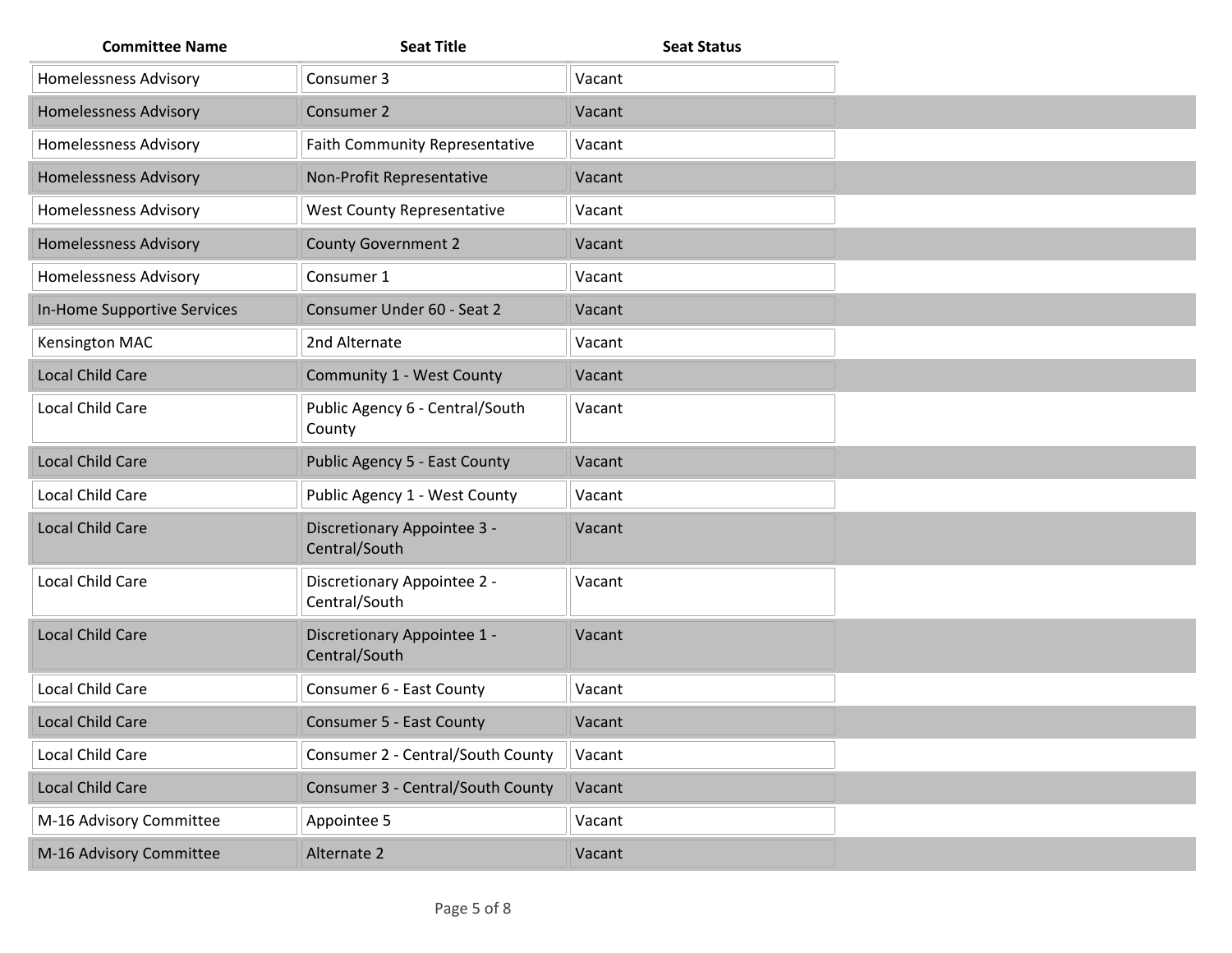| <b>Committee Name</b>           | <b>Seat Title</b>                                    | <b>Seat Status</b> |
|---------------------------------|------------------------------------------------------|--------------------|
| M-16 Advisory Committee         | Alternate 1                                          | Vacant             |
| Magee Ranch Joint Planning      | Alamo MAC CAC Appointee<br>Alternate                 | Vacant             |
| <b>Managed Care Commission</b>  | At-Large 3                                           | Vacant             |
| <b>Managed Care Commission</b>  | At-Large 1                                           | Vacant             |
| <b>Managed Care Commission</b>  | Physician                                            | Vacant             |
| <b>Mental Health Commission</b> | <b>District V Consumer</b>                           | Vacant             |
| <b>Mental Health Commission</b> | <b>District III Family Member</b>                    | Vacant             |
| <b>Mental Health Commission</b> | District III Consumer                                | Vacant             |
| <b>Mental Health Commission</b> | <b>District I Consumer</b>                           | Vacant             |
| Mobile Home Advisory            | Park Owner/Manager 4                                 | Vacant             |
| Mobile Home Advisory            | Homeowner/Resident 3                                 | Vacant             |
| <b>Mobile Home Advisory</b>     | Homeowner/Resident 1                                 | Vacant             |
| Mobile Home Advisory            | At-Large 2                                           | Vacant             |
| Mobile Home Advisory            | At-Large 1                                           | Vacant             |
| Montalvin Manor Advisory        | Bus./Property Owner or Repr. Seat<br>2 - District II | Vacant             |
| <b>Montalvin Manor Advisory</b> | District I Alternate Seat 1                          | Vacant             |
| Montalvin Manor Advisory        | District I Bus./Property Owner or<br>Representative  | Vacant             |
| <b>Montalvin Manor Advisory</b> | <b>Montalvin Manor</b><br>Homeowner/Resident 5       | Vacant             |
| Montalvin Manor Advisory        | District I Alternate Seat 2                          | Vacant             |
| North Richmond MAC              | North Richmond Resident                              | Vacant             |
| North Richmond MAC              | North Richmond Resident                              | Vacant             |
| P-2B Advisory Committee         | Appointee 2                                          | Vacant             |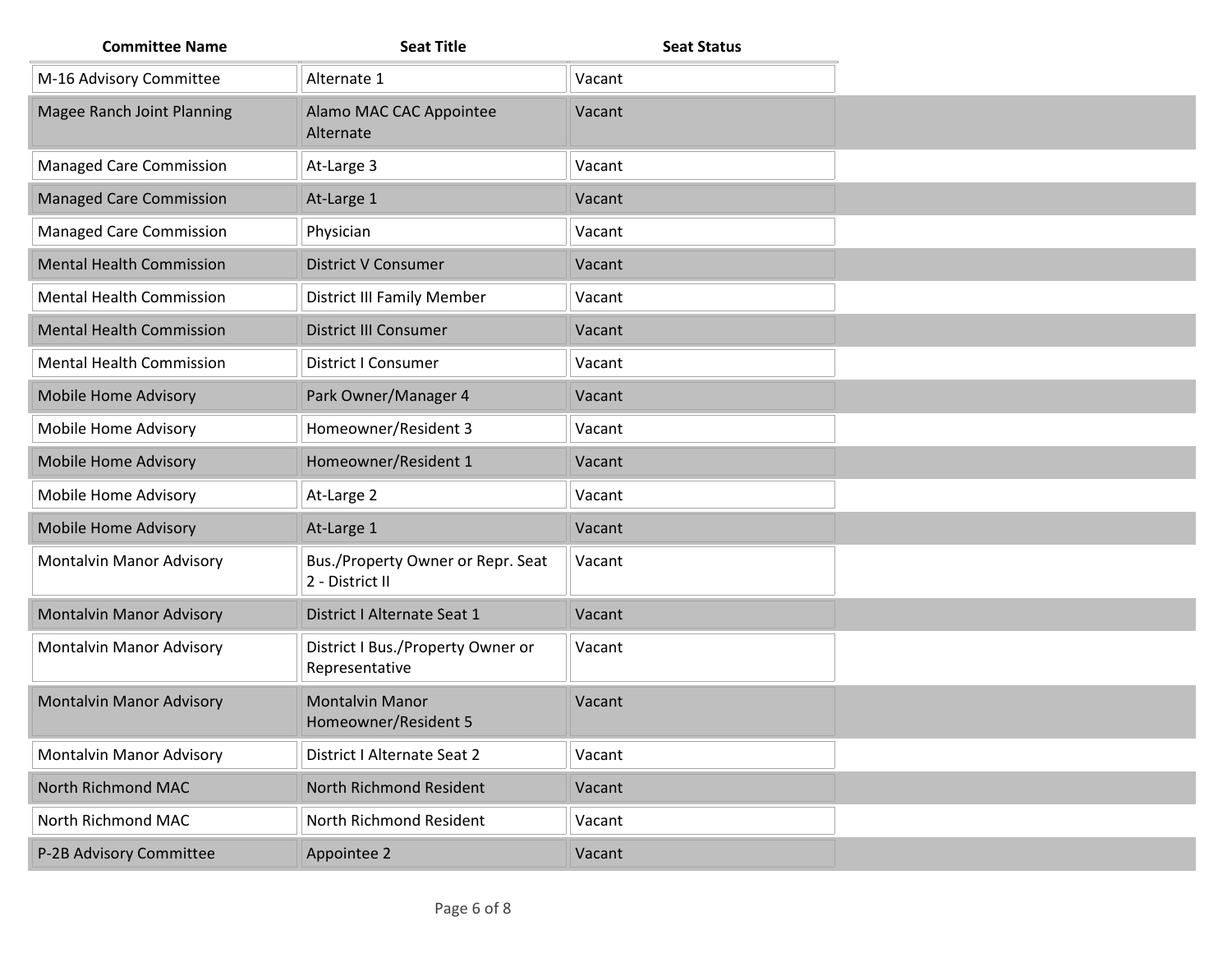| <b>Committee Name</b>               | <b>Seat Title</b>                             | <b>Seat Status</b> |
|-------------------------------------|-----------------------------------------------|--------------------|
| P-5 Advisory Committee              | 1st Alternate                                 | Vacant             |
| Pacheco MAC                         | Appointee 5                                   | Vacant             |
| Pacheco MAC                         | Alternate                                     | Vacant             |
| Public Health Advisory Committee    | Central County At-Large 1                     | Vacant             |
| Public Health Advisory Committee    | Consumer 1                                    | Vacant             |
| Public Health Advisory Committee    | Consumer 2                                    | Vacant             |
| Public Health Advisory Committee    | East County At-Large 1                        | Vacant             |
| Public Health Advisory Committee    | Labor                                         | Vacant             |
| Public Health Advisory Committee    | East County At-Large 2                        | Vacant             |
| R-10 Advisory Committee             | Alternate 2                                   | Vacant             |
| R-10 Advisory Committee             | Alternate 1                                   | Vacant             |
| Rodeo MAC                           | Alternate                                     | Vacant             |
| Rodeo MAC                           | Appointee 5                                   | Vacant             |
| <b>Treasury Oversight Committee</b> | County, School Dist. & Comm.<br>College Dist. | Vacant             |
| <b>Western CC Transit</b>           | Crockett Member                               | Vacant             |
| <b>Western CC Transit</b>           | <b>Crockett Member Alternate</b>              | Vacant             |
| <b>Western CC Transit</b>           | San Pablo Member                              | Vacant             |
| <b>Western CC Transit</b>           | San Pablo Member Alternate                    | Vacant             |
| Workforce Development Board         | Community-Based 2                             | Vacant             |
| <b>Workforce Development Board</b>  | Labor 5                                       | Vacant             |
| Workforce Development Board         | Labor 6                                       | Vacant             |
| Workforce Development Board         | Labor 2                                       | Vacant             |
| Workforce Development Board         | Community-Based 3                             | Vacant             |
| Workforce Development Board         | Labor 7                                       | Vacant             |